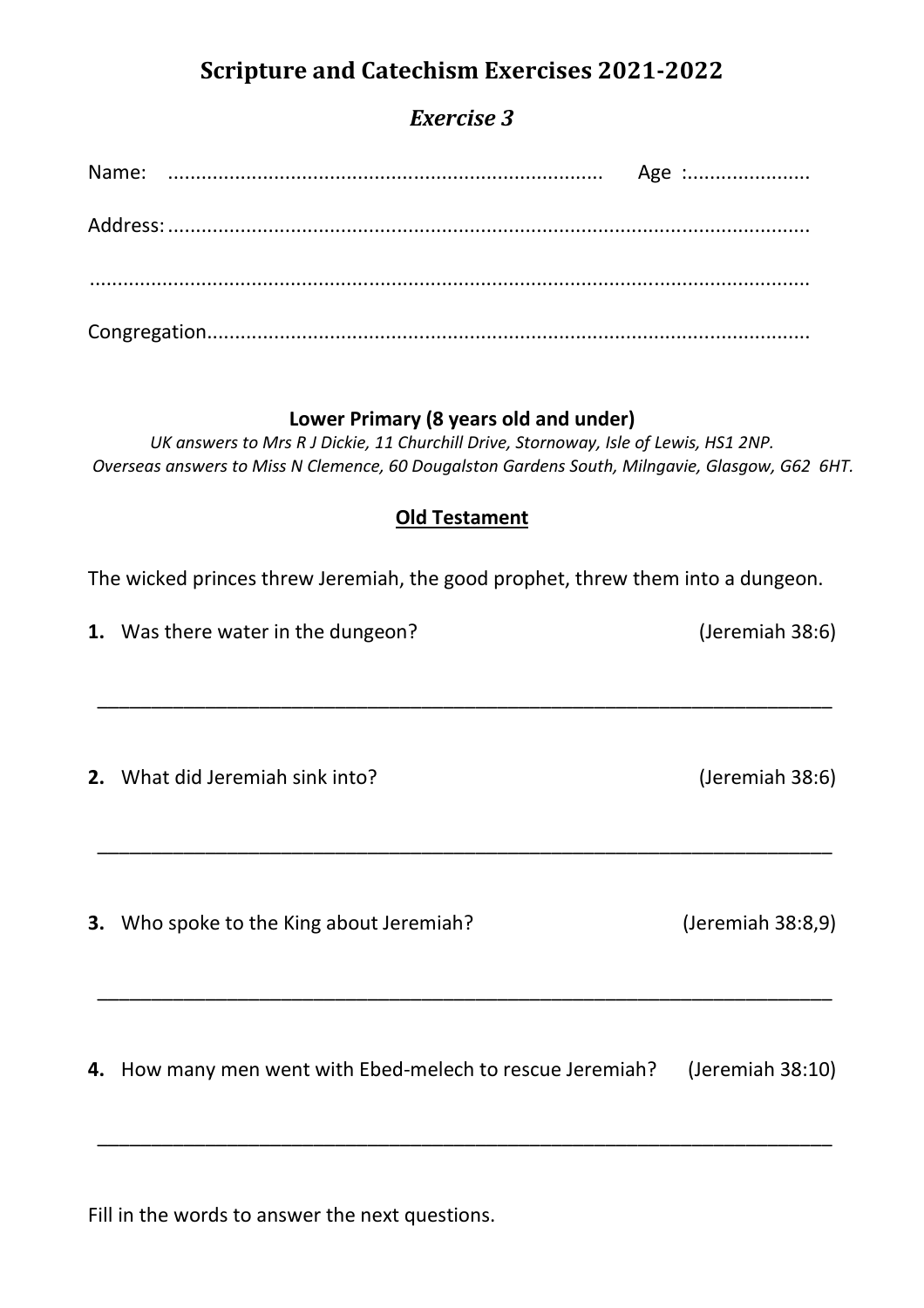|                                                                                                                     |                                                                   |  |  |  |  | $\mathbf{O}_{\text{________}}$ , I beseech thee, the $\mathbf{v}_{\text{________}}$ of the $\mathbf{L}_{\text{________}}$ . |  |  |
|---------------------------------------------------------------------------------------------------------------------|-------------------------------------------------------------------|--|--|--|--|-----------------------------------------------------------------------------------------------------------------------------|--|--|
|                                                                                                                     |                                                                   |  |  |  |  | (Jeremiah 38:20)                                                                                                            |  |  |
|                                                                                                                     | 6. Jeremiah was not put back into the dungeon. Where did he stay? |  |  |  |  |                                                                                                                             |  |  |
|                                                                                                                     |                                                                   |  |  |  |  | Jeremiah $a$ ________________ in the $c$ _____________ of the $p$ ____________________.                                     |  |  |
|                                                                                                                     |                                                                   |  |  |  |  | (Jeremiah 38:28)                                                                                                            |  |  |
| God then told Ebed-melech good things.<br>7. Was he going to be given to the men he was afraid of? (Jeremiah 39:17) |                                                                   |  |  |  |  |                                                                                                                             |  |  |
|                                                                                                                     |                                                                   |  |  |  |  |                                                                                                                             |  |  |
|                                                                                                                     | 8. Why would he be delivered from them? What did God say?         |  |  |  |  |                                                                                                                             |  |  |
|                                                                                                                     |                                                                   |  |  |  |  |                                                                                                                             |  |  |

**5.** What did Jeremiah tell the King that God wanted Him to do?

## **New Testament**

1 Corinthians chapter 13 tells us about charity (love). Anything that we do, should be with love to God.

\_\_\_\_\_\_\_\_\_\_\_\_\_\_\_\_\_\_\_\_\_\_\_\_\_\_\_\_\_\_\_\_\_\_\_\_\_\_\_\_\_\_\_\_\_\_\_\_\_\_\_\_\_\_\_\_\_\_\_\_\_\_\_\_\_\_\_\_

\_\_\_\_\_\_\_\_\_\_\_\_\_\_\_\_\_\_\_\_\_\_\_\_\_\_\_\_\_\_\_\_\_\_\_\_\_\_\_\_\_\_\_\_\_\_\_\_\_\_\_\_\_\_\_\_\_\_\_\_\_\_\_\_\_\_\_\_

**1.** Is charity kind? (1 Corinthians 13:4)

**2.** What does charity not rejoice in? (1 Corinthians 13:6)